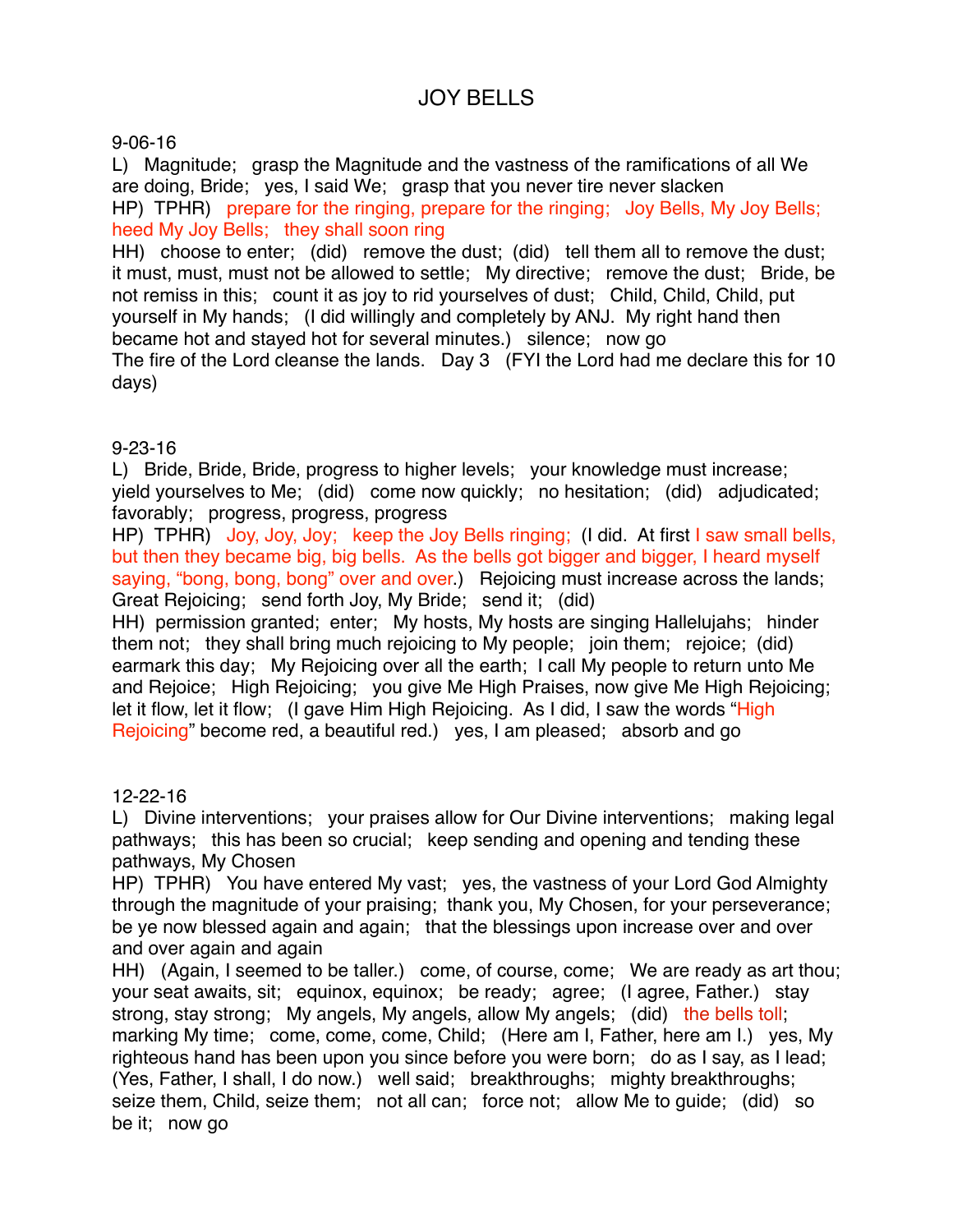## 12-23-16

L) (As I washed, I heard myself say, "I call upon the Winds of the Holy Spirit to keep the dust blown off of me.") be it now so; (Everything seemed so peaceful today. I recognized it as such.) yes, My Peace is upon you; experience its fullness; (Yes, Father, I accept Your Peace upon me and activate it w/ANJ.) so be it, My Child HP) TPHR) (As I was sending Praises to cover the 11 cities, He added Detroit.) Detroit; new beginnings in Detroit; (I declared new beginnings in Detroit. I asked what Praises to send there.) Walls, send Walls of Praises; (did w/ANJ) (I sent Praises for the 10 countries and for Europe. As I was starting to cover Kansas I said, "The inroads and expansion over Kansas is complete, the Prairies of Kansas are alive, and The Hill Called the Place is protected." I then started to heap even more upon them...) keeping their seals protected; (started Hallelujahs) yes, certainly Hallelujah HH) come; (I bow to Your Holiness.) yes, Child, you are blessed; sit; Holy; know Our time is Holy; (Yes, Father, it is.) today's happenings are direct results of tenting with Me; still yet much, much, much to come; pen at the ready; (I thanked Him for the Peace.) you needed it, I gave; let the Joy Bells ring; (*Under the instructions of Almighty God and with the Authority of the Name, Jesus, I allow Joy Bells to ring. Joy Bells I tell you to ring.*) so be it; much to ponder; go now

## 5-04-17

L) you have been experiencing deep cleansing; continue with the washing of your soul and your spirit man; be observant and learn, Child; learn and increase your knowledge of Me; must needs be, Child

HP) TPHR) yes, much Rejoicing; My hosts and angels are Rejoicing; Rejoice with them, My Chosen; (Thanked Him) let it continue; let your spirit within be happy and Rejoice; (did w/ANJ)

HH) come, Rejoice; (did) (bowed) sit; come, enter into My Kingdom; abide in My Kingdom; no longer guests; My Chosen, dwell with Me in My Kingdom; (Lord, I choose to dwell with You in Your Kingdom. I make this choice w/ANJ) welcome home, Bride, welcome home; think on this, Our home;

#### 5-10-17

L) (As I was washing and allowing the Lord's Power to ignite through-in and throughout my body and for it to work in me, for me, and through me...) *understanding, you understand;* (As I was washing my face...) restoration power; (I receive, Lord, I receive) yes, you do

HP) TPHR) (As I was stirring the Praises keeping them active...) part of the beyond; (w/ANJ I stirred, activated and ordered all praises to be obedient to Almighty God in all matters.) it is done; thorough, Child, stay thorough in these matters;

#### 5-18-17

L) Come deeply into Me; it is time for you to understand the deep things I have for you; (Yes, Father, here am I.) true deep cleansing has allowed; this fact, facet is the first of the very deep understanding and knowledge; grasp it; (did w/ANJ) (When I grasped it, chills went own my right leg.) Hallelujah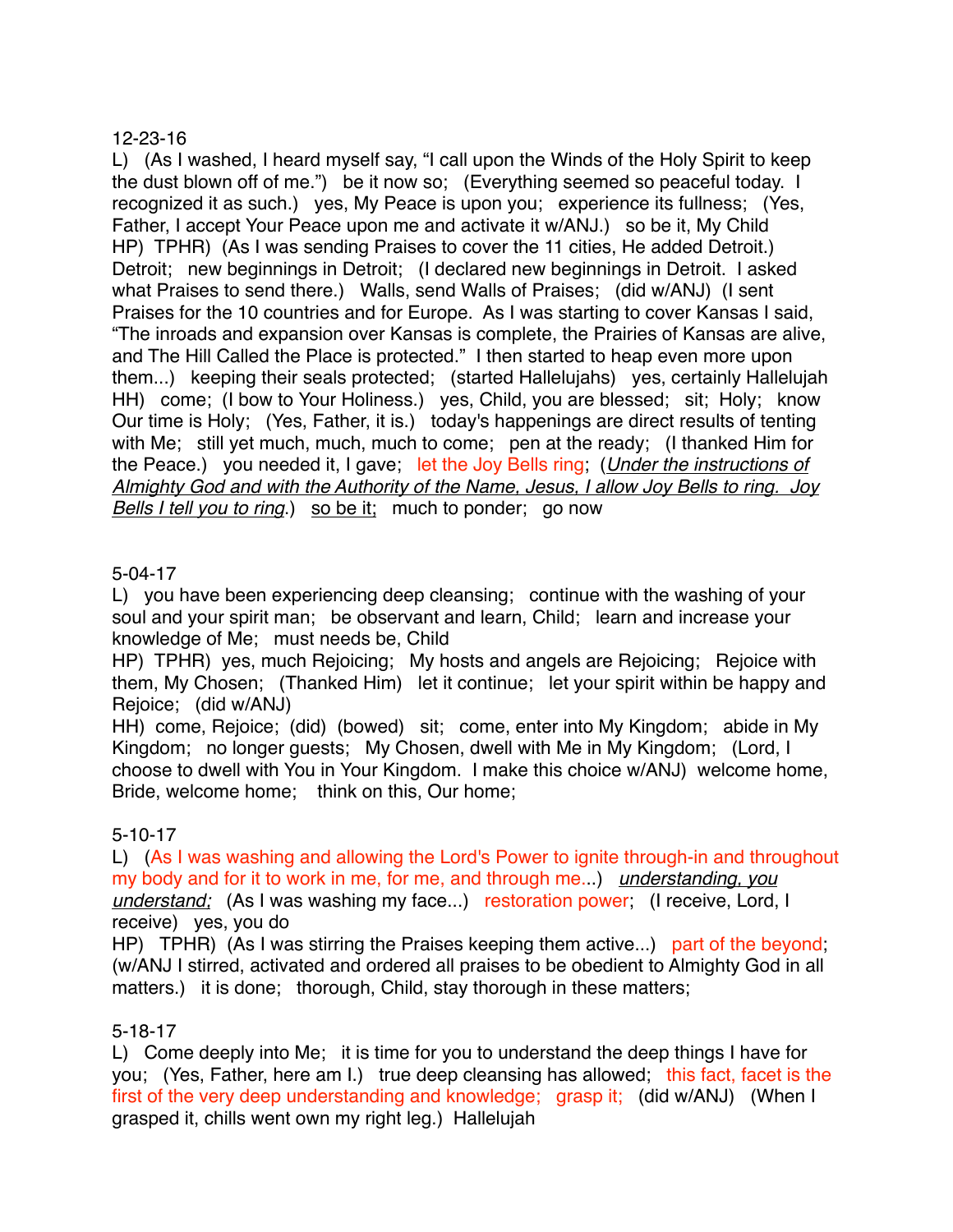### 5-26-16

L) enactment; prepare for an enactment; My Child; the birthing, the birthing; be not frightened; I shall attend; (thank You, Lord.) time, time; let it come; (Yes, Lord, I choose to let it come.)

HP) TPHR) clarify with Me; misconstrue not; some have; wait on Me; wait on My specific instructions; stop the assumptions; (Yes, Lord, I agree.)

## 6-04-17

L) Joy; let the Joy begin; true Joy; deep from within; allow it to come forth; inhibit not; full manifestation of My Joy within you; allow and invoke; (did w/ANJ) HP) TPHR) sever not from My Joy; it must increase; allow it to increase; hinder it not; it must be perpetual; be it so

## 6-05-17

L) careful; surroundings; be aware; enemy lurks; watch for subtle traps; (Yes, Lord) foil them, foil them, foil them; yes, your thoughts are correct; use the Power of Us three; use it with Our given authority; (Thank You, Father, Jesus, Holy Spirit.) (I asked for the skills of awareness He's given me to be ultra sharp, w/ANJ) Done HP) TPHR) (As I tended the Praises and got to the continents of Europe, Australia, and Africa, He added North America. I heard myself tell the Praises for North America to protect the borders of North America.) good job, Child; rush not; take My sure steps; (Yes, Lord, I agree.)

HH) (I stirred, intertwined, and mixed Praises, Healing, and Hope.) now enter; (bowed) sit, Child; Joy, your cup is full of Joy; full to overflowing; Drink of it; (As I started to reach, I saw a large cup with a handle on the right side. I took it and started to drink the Joy. The cup looked to be big enough to hold at least a a quart or more. At the end I tipped it all the way so as to get every drop. At this point m eyes felt like they do when He takes me into deep silence. A few seconds later...) your heart is filling with Joy; better write now; (I now wrote what He showed me and said.) (Lord, I receive all You have for me to receive with the drinking of Your Joy. With ANJ I receive and activate it also.) good; allow it to bless you as well then you may go; (did) all is well, go

#### 6-09-10)

L) Let Purity flow through you, over you; (w/ANJ I let Purity flow through me, over me.) allow My words, My Holy words to flow through every part of your being; (Father, w/ANJ, I allow Your Holy words to flow through every part of My being doing all You would have them legally do.) Child, now you must expect great happenings within your being; (Father, w/ANJ I choose to expect great happenings within my being legally so.)

## 6-12-17

L) take charge; take charge as I tell you; be bold with all that you know; I have revealed much to you; allow it to work, allow yourself to remember it; (w/ANJ I allow all You have revealed to me to work and I allow myself to remember it all.) at last; remember this, remember this, My Child; (Yes, Lord)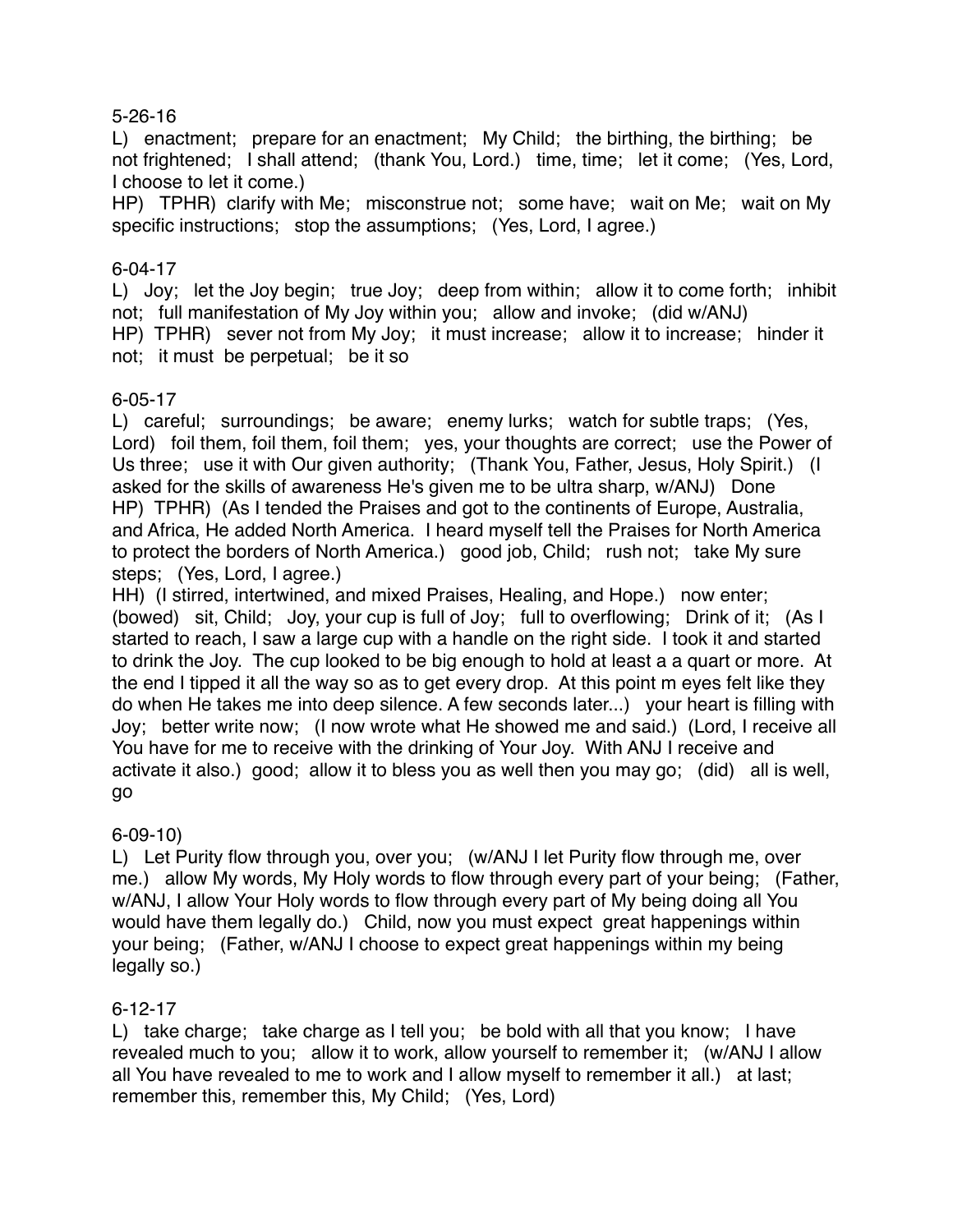HH) come, join; (bowed) join in teaching salvation; (As You say, Father, so be it w/ ANJ.) sit; (I declare all forces of Almighty God true legal access to earth and all it entails w/ANJ of Nazareth, Son of Almighty God.) DDRT; important declaration, Child; now watch and be not surprised; expect; expect to see My Hosts in action; keep all pathways and roadways open for My Hosts and Us; (Yes, Father) go now, work to tend

## 6-13-17

L) ignite, ignite, ignite; ignite the energy within you, My Child; (W/ANJ of Nazareth, sone of Almighty God, I ignite the energy within me.) now go forth

HP) TPHR) Sound the alarm; enemy forces charging; stand your ground, stand firm; Be not moved by them; let the alarm ring for all who will listen; (I asked how to sound the alarm and He led me to the school bell. As I reached for it, He said...) now you know why you have it; (I sounded the bell throughout the Laver, HP, & HH telling all who will listen to stand your ground, stand firm against the charge of the enemy, w/ ANJ.) wow

HH) enter; (bowed) eternal Joy; eternal Joy is My privilege to give; (Thank You, Father) let Us Rejoice; (I held my arms out and up.) yes, silent Rejoicing; (He took me into deep Rejoicing. I could hardly stand.) I swaddle you in Deep Rejoicing; (Before My left eye I saw the deepest red I've ever seen. He uses my left eye when He takes me into the depths.)

6-14-17

L) (As I was beginning to wash with the Holiness of His water...) and My

righteousness; (I included the righteousness in My washing, allowed, activated and invoked it w/ANJ.) so be it; forget not

HP) TPHR) ( As I was tending Praises, when I get to Africa...) Asia is next; be ready for it; seek My presence; (did) holy time, holy time; cherish;

HH) come; (bowed) sit; silence; Joy; receive My Joy; (did, allowed, activated and invoked; yes, it is true that My Joy is your strength; useless unless it is used; remember this; I expect you to use My Joy; (Yes, Father, I agree.) be empowered by the blood of My Son; plant your feet and be ready for the empowerment that is soon to come; (Yes, Father, did) it shall soon be;

## 6-19-17

HH) yes adjure, adjure, adjure; (Lord, what about adjure?) sit; Child, carefully share; not all are ready; adjure the forces of evil; adjure the strongmen; adjure the strongholds; (Yes, Father, I trust You to guide those of us who are ready for this step.) DDRT (Most of the right side was covered with His thumb.) (I knew it was not the deepest red because it was a newer commitment.) correct; absorb;

Adjure: [L. ad, to and juro, to swear] to charge, bind, or command, earnestly and solemnly.

## 6-23-17

HP) (When I heaped more Praises on the Hill Called the Place, the words came, "I heap fresh Praises on the Hill Called the Place.") yes, yes; continue on HH) sit, let's get to it; adjudicate My worth; you are equipped; sing of My worth; (I did with silent singing.) shout it to the hills; (did with more silent singing.) (I saw a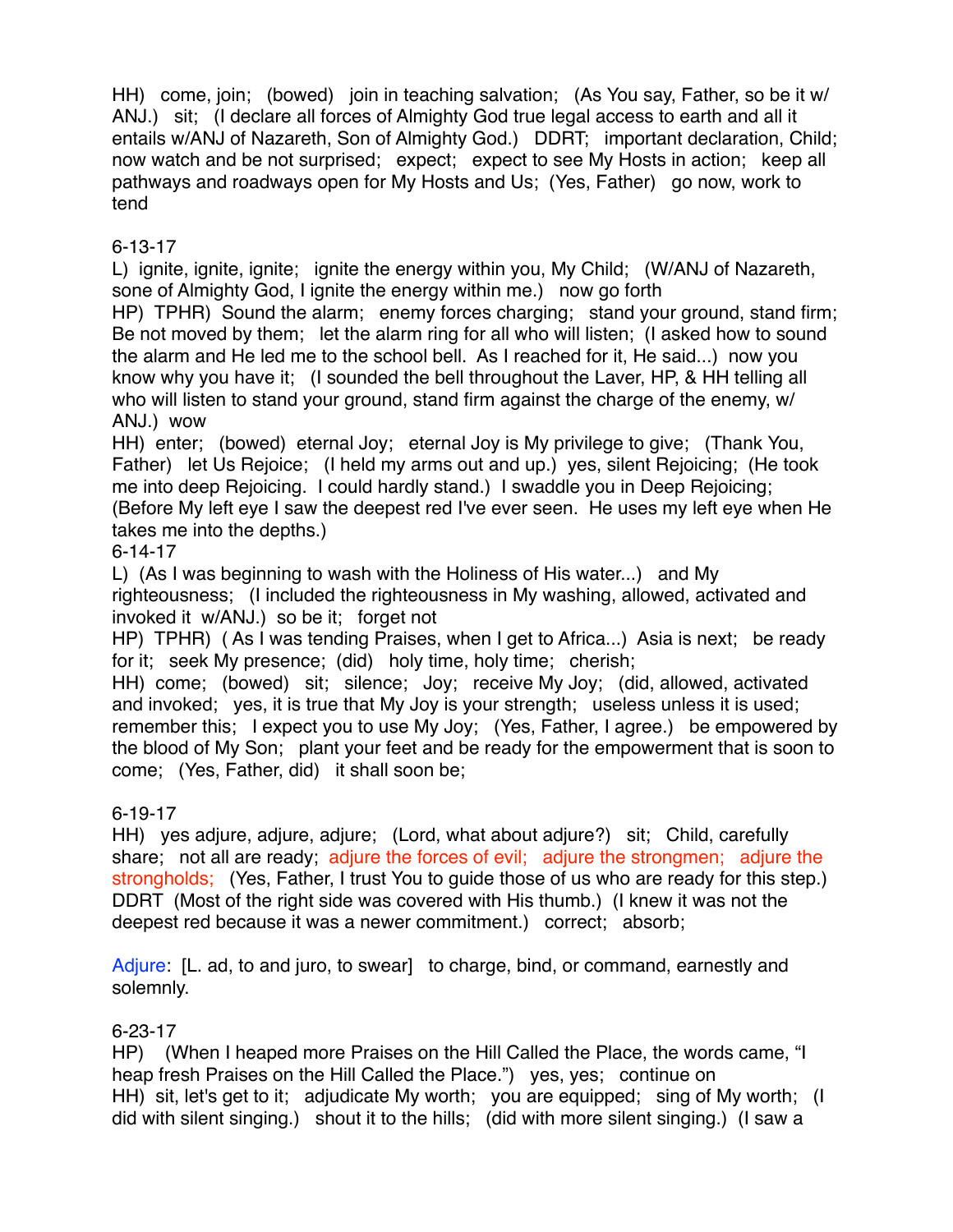small maintainer piece of equipment. It had a narrow blade. It rushed in from a street and started pushing things away from a curb. Somehow I knew He wanted me to sweep away whatever was on the surface so I could see into the depths. I was to see beyond any surface matter into the depths.) yes, Child, bingo; (I had with my right arm and hand swept away what was on the surface so I could see.) yes, Child, now you know to simply sweep away the surface matters and see beyond to what I have for you to see; (Thank You, Father) yes, absorb, then go

## 6-30-17

L) (I saw a solid block of the deepest Red in the lower 1/3 of my vision. I asked the Lord what it was.) deepest commitment waiting for you; (I asked what I needed to do. Then I saw it with what looked to be a tube of the same color of Red on its left side. I have drawn it like I saw only there should be no spaces in the rectangle and the block was solid Red.) let Me infuse; (Father, w/ANJ I allow You to infuse me with all I need so that I be completely committed as deeply as I can be.)

#### | | =======|\_\_\_\_|

 $\mathcal{L}=\mathcal{L}=\mathcal{L}=\mathcal{L}$ 

HP) TPHR) serve Me, Child, serve Me; (Lord, I desire to serve You to My fullest capacity possible for me to do.) progress, progress, Child; be aware of your progress HH) come now; (bowed) heap Praises today; (Yes, Lord) let them literally flow from you; let the pure unadulterated Praises flow; your charge for this day, PRAISE;

## 7-03-17

HH) time to join; (bowed) alert, alert; sound the alert into the heavenlies; (What came out..., "W/ANJ I sound the alert to whatever Almighty God has in the heavenlies and that the alert may fall on Us.) (I saw the DDP gavel, but the Lord had hold of the front of it keeping it from falling.) not yet, not yet; (I saw it again.) yes, soon; 7-05-17

HH) thank you for your diligence, Child; yes, forgiveness takes effort; forgiveness must be a wide path; it starts off narrow, but as you progress, you leave a wide path of active forgiveness in your wake; realize this, My Child; see obvious results of your efforts; there are many and many, many more you don't see; choose to forgive;

#### 7-09-17

HP) TPHR) perpetual, perpetual; DDDP; assign; assign TPHR to perpetual existence; (As Almighty God has said and w/ANJ, I assign TPHR to perpetual existence.) be it now so

HH) DDDP gavel; *it is My judgment; and yes, it is sealed;* be ready;

## 7-11-17

HH) yes, freedom; you are sensing freedom; silence; congregate; yes, gather together; thrust forth; (did) fret not, Child; I shall guide; perpetual; set praises forth in perpetual motion; Child, all things, everything must be legally done; remember this; even things done with haste must be legally done; remember, remember; (W/ ANJ I set praises forth in perpetual motion.)

## 7-12-17